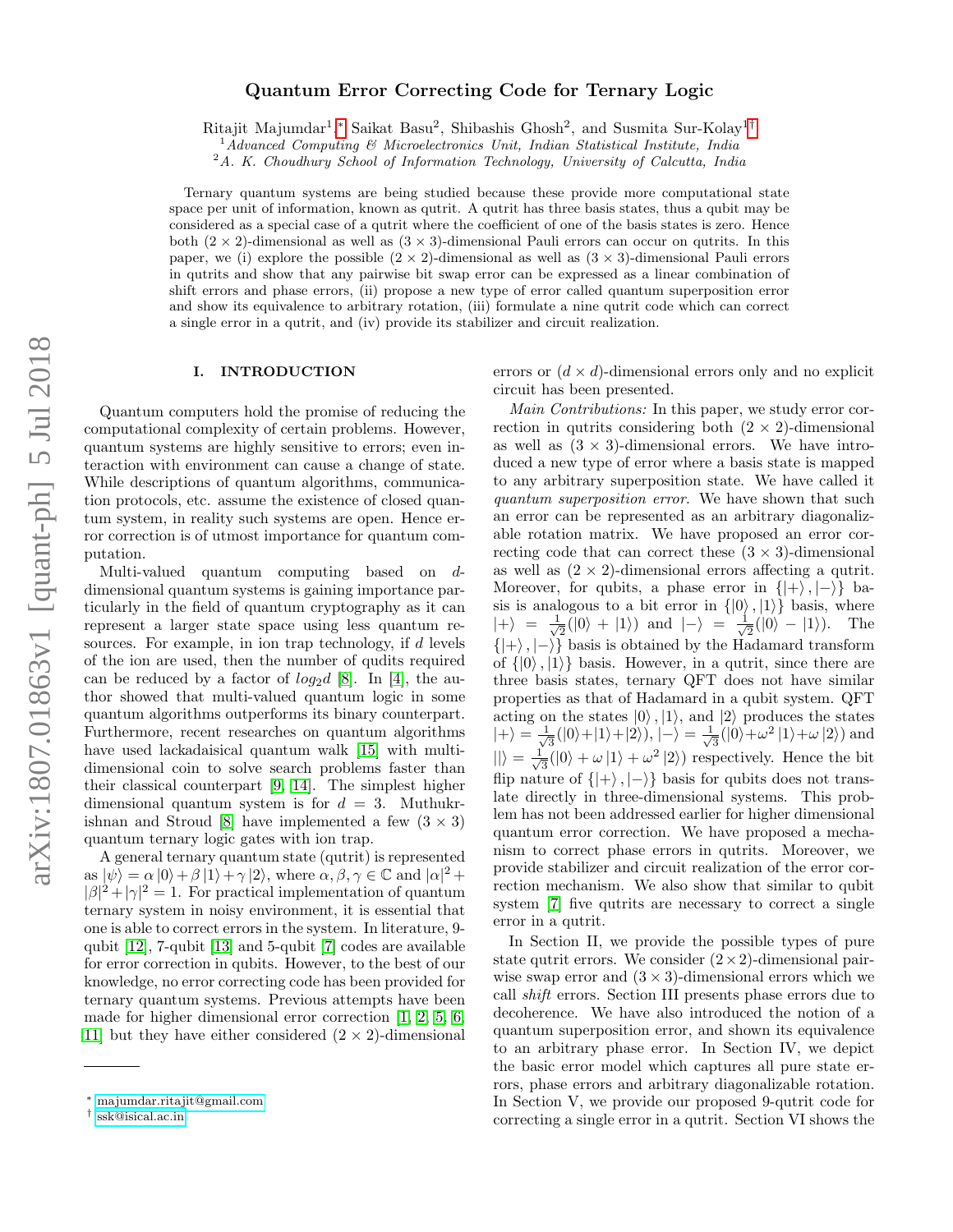stabilizer and circuit realizations of the error correction. We conclude in Section VII.

## <span id="page-1-0"></span>II. BIT ERRORS IN QUTRITS

Our mathematical model of a qutrit, as mentioned in Section [I,](#page-0-2) is in  $\{|0\rangle, |1\rangle, |2\rangle\}$  basis where  $|0\rangle = (1 \ 0 \ 0)^T$ ,  $|1\rangle = (0 \ 1 \ 0)^T$  and  $|2\rangle = (0 \ 0 \ 1)^T$ . Hence a general error-free qutrit is of the form  $|\psi\rangle = \alpha |0\rangle + \beta |1\rangle + \gamma |2\rangle$ where  $\alpha, \beta, \gamma \in \mathbb{C}$  and  $|\alpha|^2 + |\beta|^2 + |\gamma|^2 = 1$ . We first consider bit *pairwise swap* errors which are  $(2 \times 2)$ dimensional. Then we discuss ternary bit errors which we call shift errors.

### A. Ternary pairwise swap errors

It is possible to have a  $(2 \times 2)$ -dimensional error in a three-dimensional system. A pairwise pure state swap or bit flip error in a qubit [\[10\]](#page-6-5) is represented by the Pauli matrix  $\sigma_x = \begin{pmatrix} 0 & 1 \\ 1 & 0 \end{pmatrix}$ . In a ternary system, there can be three types of  $(2 \times 2)$ -dimensional pairwise swap, namely  $X_{01}, X_{12}, X_{20}$ . A single qutrit pairwise swap error operates only on any two of the three basis states, i.e., the amplitudes of two out of the three basis states get swapped in the presence of such an error. The matrices corresponding to these errors are as follows:

• 
$$
X_{01} |\psi\rangle = \alpha |1\rangle + \beta |0\rangle + \gamma |2\rangle
$$
.  

$$
X_{01} = \begin{pmatrix} 0 & 1 & 0 \\ 1 & 0 & 0 \\ 0 & 0 & 1 \end{pmatrix}
$$

• 
$$
X_{12} |\psi\rangle = \alpha |0\rangle + \beta |2\rangle + \gamma |1\rangle.
$$

$$
X_{12} = \begin{pmatrix} 1 & 0 & 0 \\ 0 & 0 & 1 \\ 0 & 1 & 0 \end{pmatrix}
$$

• 
$$
X_{20} |\psi\rangle = \alpha |2\rangle + \beta |1\rangle + \gamma |0\rangle.
$$

$$
X_{20} = \begin{pmatrix} 0 & 0 & 1 \\ 0 & 1 & 0 \\ 1 & 0 & 0 \end{pmatrix}
$$

These matrices are *self-adjoint*. Hence if any of these errors occur, applying the same error matrix again can correct it.

### B. Ternary bit shift errors

In addition to bit flip errors, purely ternary errors are possible which we call (cyclic) shift errors. Two types of shifts are possible - clockwise shift  $(0 \rightarrow 1 \rightarrow 2)$  and anticlockwise shift  $(0 \leftarrow 1 \leftarrow 2)$ . The mathematical formulation of *clockwise shift*  $(X_1)$  is  $|j\rangle \stackrel{X_1}{\longrightarrow} |j+1\rangle$  mod 3 and that of *anticlockwise shift*  $(X_2)$  is  $|j\rangle \xrightarrow{X_2} |j-1\rangle$ mod 3. It is interesting to note that the stabilizer proposed by Gottesman in [\[5\]](#page-5-6) for higher dimensional errors correspond to the *clockwise shift*  $(X_1)$ .

It can be easily verified that the respective matrices corresponding to errors  $X_1$  and  $X_2$  are -

$$
X_1 = \begin{pmatrix} 0 & 0 & 1 \\ 1 & 0 & 0 \\ 0 & 1 & 0 \end{pmatrix} \qquad X_2 = \begin{pmatrix} 0 & 1 & 0 \\ 0 & 0 & 1 \\ 1 & 0 & 0 \end{pmatrix}
$$

The action of these cyclic shift errors on the error-free state  $|\psi\rangle$  can be mathematically represented as

$$
X_1 |\psi\rangle = \alpha |1\rangle + \beta |2\rangle + \gamma |0\rangle.
$$

$$
X_2 |\psi\rangle = \alpha |2\rangle + \beta |0\rangle + \gamma |1\rangle.
$$

The matrices for shift errors are not self-adjoint. However, each type of shift error occurring twice in succession produces the other type of shift error, i.e.,  $X_2 = X_1^2$  and  $X_1 = X_2^2$ ; further  $X_1^{-1} = X_2$  and  $X_2^{-1} = X_1$ . Thus to correct an  $X_1$  error, one can apply  $X_2$  and vice-versa.

It can be checked that any combination of these five types of errors (pairwise swap and shift) results in one of these five errors or identity. Thus these five errors exhaust the list of possible bit errors in a qutrit.

# <span id="page-1-1"></span>III. PHASE ERRORS IN QUTRITS

#### A. Arbitrary rotation and phase

Qutrits are unit vectors in three-dimensional Hilbert Space  $\mathcal{H}^{\otimes 3}$ . On interaction with the environment, a qutrit can undergo rotation by some arbitrary angles, where the basis states  $|1\rangle$  and  $|2\rangle$  may incur different phase errors given by  $e^{i\theta}$  and  $e^{i\phi}$  respectively. Such an error changes the error- free state  $|\psi\rangle$  as

$$
\alpha |0\rangle + \beta |1\rangle + \gamma |2\rangle \rightarrow \alpha |0\rangle + \beta e^{i\theta} |1\rangle + \gamma e^{i\phi} |2\rangle.
$$

The corresponding error operator is denoted as

$$
R_{\theta\phi} = \begin{pmatrix} 1 & 0 & 0 \\ 0 & e^{i\theta} & 0 \\ 0 & 0 & e^{i\phi} \end{pmatrix}.
$$

Using the formula  $e^{\pm i\theta} = cos\theta \pm i sin\theta$ , the error matrix can be represented upto a global phase of  $e^{i\frac{\theta+\phi}{2}}$ , as

$$
[\cos\frac{\theta}{2} \begin{pmatrix} 1 & 0 & 0 \\ 0 & 1 & 0 \\ 0 & 0 & 1 \end{pmatrix} - i\sin\frac{\theta}{2} \begin{pmatrix} 1 & 0 & 0 \\ 0 & -1 & 0 \\ 0 & 0 & 1 \end{pmatrix} ] \cdot [\cos\frac{\phi}{2} \begin{pmatrix} 1 & 0 & 0 \\ 0 & 1 & 0 \\ 0 & 0 & 1 \end{pmatrix} - i\sin\frac{\phi}{2} \begin{pmatrix} 1 & 0 & 0 \\ 0 & 1 & 0 \\ 0 & 0 & -1 \end{pmatrix} ]
$$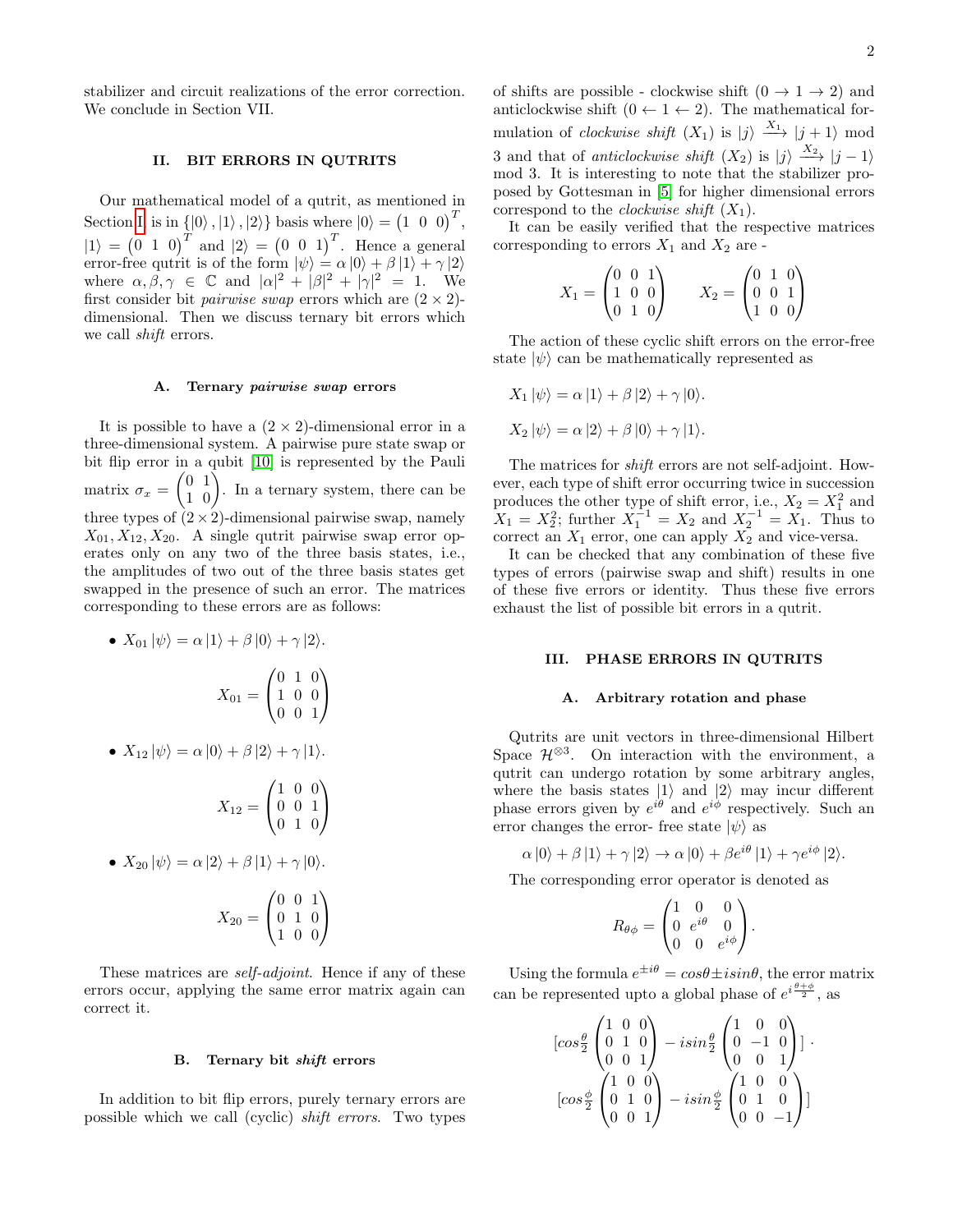$$
= \cos\frac{\theta}{2}\cos\frac{\phi}{2}\mathbb{I} - i\sin\frac{\theta}{2}\cos\frac{\phi}{2}Z_1 - i\cos\frac{\theta}{2}\sin\frac{\phi}{2}Z_2
$$
  

$$
-\sin\frac{\theta}{2}\sin\frac{\phi}{2}Z_{12}.
$$
 (1)

where

• 
$$
Z_1 = \begin{pmatrix} 1 & 0 & 0 \\ 0 & -1 & 0 \\ 0 & 0 & 1 \end{pmatrix}
$$
  
\n $\alpha |0\rangle + \beta |1\rangle + \gamma |2\rangle \xrightarrow{Z_1} \alpha |0\rangle - \beta |1\rangle + \gamma |2\rangle.$   
\n•  $Z_2 = \begin{pmatrix} 1 & 0 & 0 \\ 0 & 1 & 0 \\ 0 & 0 & -1 \end{pmatrix}$   
\n $\alpha |0\rangle + \beta |1\rangle + \gamma |2\rangle \xrightarrow{Z_2} \alpha |0\rangle + \beta |1\rangle - \gamma |2\rangle.$   
\n•  $Z_{12} = \begin{pmatrix} 1 & 0 & 0 \\ 0 & -1 & 0 \\ 0 & 0 & -1 \end{pmatrix} = Z_1 Z_2 = Z_2 Z_1$   
\n $\alpha |0\rangle + \beta |1\rangle + \gamma |2\rangle \xrightarrow{Z_{12}} \alpha |0\rangle - \beta |1\rangle - \gamma |2\rangle.$ 

Correction of phase error is not so obvious in ternary systems as in binary systems. This is because phase flip error has the nature of bit flip error in the Hadamard basis  $(|+\rangle = \frac{1}{\sqrt{2}}$  $\frac{1}{2}(|0\rangle+|1\rangle),$   $|-\rangle=\frac{1}{\sqrt{2}}$  $\frac{1}{2}(|0\rangle - |1\rangle)$ ). However, the natural extension of Hadamard transform, i.e., Quantum Fourier Transform (QFT) does not behave in a similar way for qutrits. We address this problem and propose a solution in Section [VI.](#page-3-0)

The phase of the three basis states are defined [\[5\]](#page-5-6) in terms of  $\omega$ , the cube root of unity, i.e.,  $\omega^3 = 1$ , and  $1 + \omega + \omega^2 = 0$ . The two phase error matrices for  $|0\rangle$  are given by

$$
R_1 = \begin{pmatrix} 1 & 0 & 0 \\ 0 & \omega & 0 \\ 0 & 0 & \omega^2 \end{pmatrix} \qquad R_2 = \begin{pmatrix} 1 & 0 & 0 \\ 0 & \omega^2 & 0 \\ 0 & 0 & \omega \end{pmatrix}.
$$

It can be seen that the matrices  $R_1$  and  $R_2$  are special cases of the rotation matrix  $R_{\theta\phi}$ . So they are not inde-pendent errors. However, in Section [VI,](#page-3-0) we have used  $\omega$ and  $\omega^2$  phases to show that a binary bit pairwise swap error can be represented as a linear combination of ternary errors. Hence, we explicitly show their correction in Section [VI.](#page-3-0)

In the following part, we consider a special type of rotation, where each basis state is knocked into superposition of two or three basis states. We call it quantum superposition error, and describe it in details in the following subsection.

#### B. Quantum superposition error

We consider a special quantum error where the decoherence knocks a basis state into a superposition of two (or three) basis states, i.e.,

$$
|i\rangle \to \alpha |j\rangle + \beta |k\rangle \text{ where } \{i, j, k\} \in \{0, 1, 2\} \text{ and } j \neq k.
$$

The criterion  $j \neq k$  ensures that a qutrit is not mapped to a qubit. Such an error can induce the following:

$$
|0\rangle \rightarrow \alpha_0 |j_0\rangle + \beta_0 |k_0\rangle.
$$
  

$$
|1\rangle \rightarrow \alpha_1 |j_1\rangle + \beta_1 |k_1\rangle.
$$
  

$$
|2\rangle \rightarrow \alpha_2 |j_2\rangle + \beta_2 |k_2\rangle.
$$

where  $\{j_0, k_0, j_1, k_1, j_2, k_2\} \in \{0, 1, 2\}$  and the criterion  $(j_l \neq k_l \text{ for } l \in \{0, 1, 2\})$  holds in each case. We call this quantum superposition error.

Theorem 1. A quantum superposition error is equivalent to arbitrary diagonalizable rotation.

*Proof.* Since the error free state was  $|\psi\rangle = \alpha |0\rangle + \beta |1\rangle +$  $\gamma$ |2), the error state can be written as  $|\phi\rangle = a' |0\rangle +$  $b' |1\rangle + c' |2\rangle$  by summing up the new amplitudes, where  $|a'|^2 + |b'|^2 + |c'|^2 = 1$  and  $a', b', c' \in \mathbb{C}$ .

Since  $|e^{i\lambda}| = 1$  for any  $\lambda \in \mathbb{R}$ , the new amplitudes  $a', b',$ c' can be represented as  $a' = e^{ia} \alpha$ ,  $b' = e^{ib} \beta$  and  $c' = e^{ic} \gamma$ for some  $a, b, c \in \mathbb{R}$ . So the state  $|\phi\rangle$  can be written as  $|\phi\rangle = e^{ia}\alpha |0\rangle + e^{ib}\beta |1\rangle + e^{ic}\gamma |2\rangle \approx \alpha |0\rangle + e^{i(b-a)}\beta |1\rangle +$  $e^{i(c-a)}\gamma$  |2) up to a global phase of  $e^{ia}$ . Putting  $b-a=\theta$ and  $c - a = \phi$ , this error can be represented by the error matrix  $R_{\theta\phi}$  and can be corrected in a similar way.

The proof is similar for the case where a basis state is mapped to a superposition of three basis states i.e.  $a_0 |0\rangle + a_1 |1\rangle + a_2 |2\rangle.$ 

It has already been shown that  $Z_{12} = Z_1 Z_2$ . One can check that any combination of  $Z_1, Z_2$  and  $Z_{12}$  results in one of the three errors  $Z_1, Z_2, Z_{12}$  or identity. Moreover, arbitrary phase and quantum superposition error can also be represented as combinations of these three. Hence, these three errors exhaust the list of possible phase errors in a qutrit.

#### IV. ERROR MODEL FOR QUTRITS

The errors considered in Sections [II](#page-1-0) and [III](#page-1-1) can be summed up using the error model proposed in [\[2\]](#page-5-5). Any error E acting on the qutrit is a  $3 \times 3$  complex unitary matrix,  $E \in \mathbb{C}^{3 \times 3}$ . Such a matrix can be written as a linear combination of bit errors  $(X)$ , phase errors  $(Z)$  [\[2\]](#page-5-5) and their product  $(Y = iZX)$ . The general error model considered in this paper is

<span id="page-2-0"></span>
$$
E = a\mathbb{I}_3 + \sum_{i=1}^2 b_i Z_i + \sum_{\substack{m,n=0 \ m \neq n}}^2 (c_{mn} X_{mn} + \sum_{j=1}^2 d_{mnj} Y_{mnj}) \tag{2}
$$

where  $a, b, c_{mn}, d_{mnj} \in \mathbb{C}$  are constants. I<sub>3</sub> is the  $3 \times 3$ identity operator and  $Y_{mnj} = iZ_jX_{mn}$  takes into account when both bit error  $(X)$  and phase error  $(Z)$  occur simultaneously. This error model tackles both binary as well as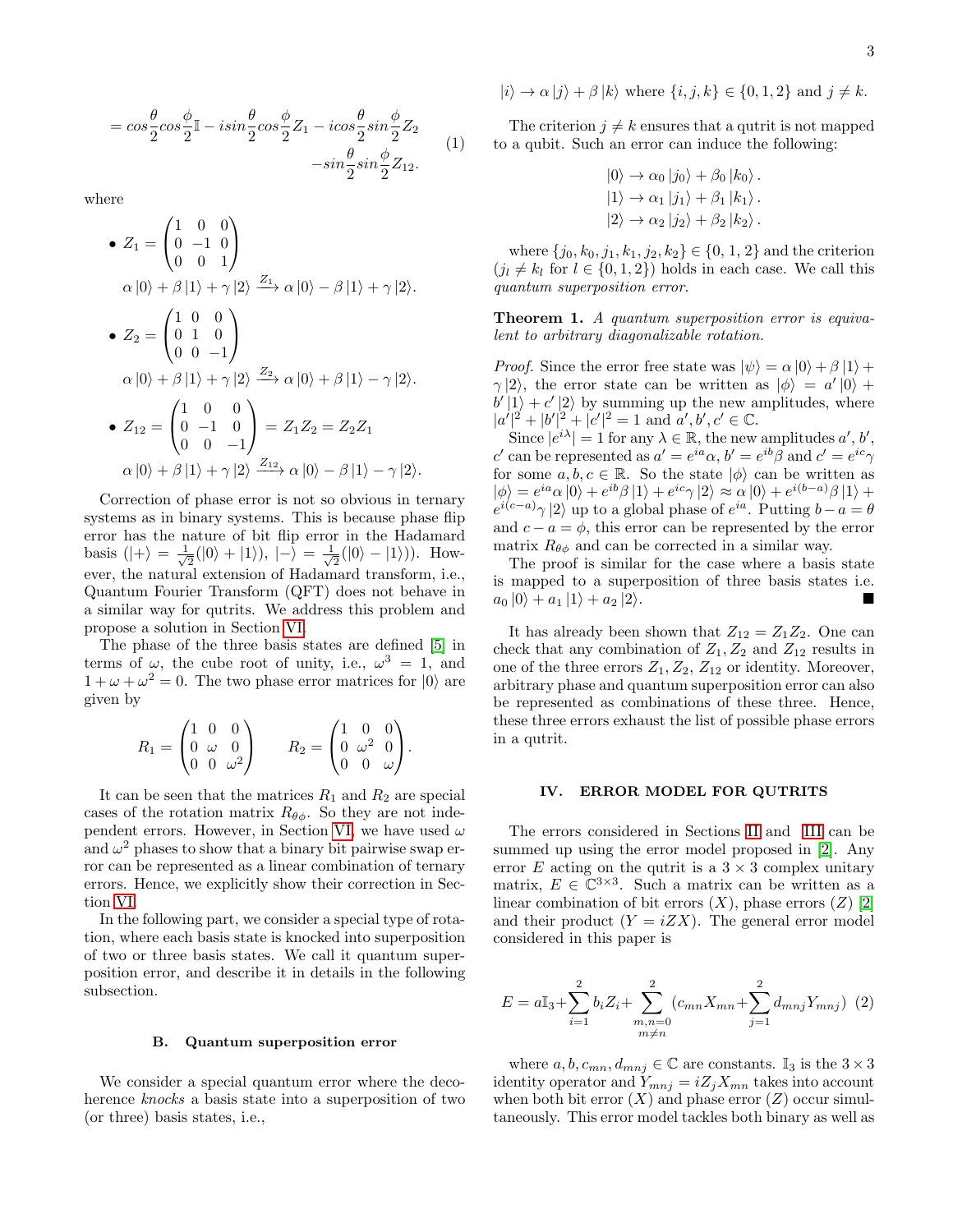ternary bit and phase errors. Furthermore, it can encapsulate an arbitrary diagonalizable rotation error whose matrix representation is a diagonal matrix  $(R_{\theta\phi})$  with different phases for the basis states. We consider this error model since it can capture any such error  $E \in \mathbb{C}^{3 \times 3}$ .

# V. ERROR CORRECTING CODE FOR QUTRITS

We propose a nine-qutrit error correcting code. For error correction, we encode the information of a single qutrit  $|\psi\rangle = \alpha |0\rangle + \beta |1\rangle + \gamma |2\rangle$  into nine qutrits where the logical qutrit is denoted as

 $|\psi\rangle_L = \alpha |0\rangle_L + \beta |1\rangle_L + \gamma |2\rangle_L.$ The logical  $|0\rangle_L$ ,  $|1\rangle_L$  and  $|2\rangle_L$  are as follows:

$$
|0\rangle_L = \frac{1}{3\sqrt{3}}(|000\rangle + |111\rangle + |222\rangle)(|000\rangle + |111\rangle + |222\rangle)
$$
  
\n
$$
(|000\rangle + |111\rangle + |222\rangle).
$$
  
\n
$$
|1\rangle_L = \frac{1}{3\sqrt{3}}(|000\rangle + \omega |111\rangle + \omega^2 |222\rangle)
$$
  
\n
$$
(|000\rangle + \omega |111\rangle + \omega^2 |222\rangle).
$$
  
\n
$$
|2\rangle_L = \frac{1}{3\sqrt{3}}(|000\rangle + \omega^2 |111\rangle + \omega |222\rangle).
$$
  
\n
$$
|000\rangle + \omega^2 |111\rangle + \omega |222\rangle)
$$
  
\n
$$
(|000\rangle + \omega^2 |111\rangle + \omega |222\rangle).
$$

It is easy to check that  $|0\rangle_L$ ,  $|1\rangle_L$  and  $|2\rangle_L$  are orthogonal to each other.

In order to correct the error in Eq. $(2)$ , ancilla state(s)  $|\zeta\rangle$  is entangled with the system. Finally, the ancilla state(s) is measured which gives a classical outcome called error syndrome. The error syndrome denotes the type of error that has occurred. The resultant state after entanglement of the ancilla state(s)  $|\zeta\rangle$  is a superposition of the form

$$
\begin{array}{l} cos\frac{\theta}{2}cos\frac{\phi}{2}\mathbb{I}\left|\psi\right\rangle \left|\zeta_{I}\right\rangle -isin\frac{\theta}{2}cos\frac{\phi}{2}Z_{1}\left|\psi\right\rangle \left|\zeta_{Z_{1}}\right\rangle -\\ i cos\frac{\theta}{2}sin\frac{\phi}{2}Z_{2}\left|\psi\right\rangle \left|\zeta_{Z_{2}}\right\rangle -sin\frac{\theta}{2}sin\frac{\phi}{2}Z_{12}\left|\psi\right\rangle \left|\zeta_{Z_{12}}\right\rangle \end{array}
$$

where  $|\zeta_i\rangle$  indicates the ancilla qubit with *i*-th error syndrome. Upon measurement of the ancilla qubits, the superposition collapses. If the ancilla state collapses with i-th syndrome, then the encoded state also collapses with the i-th error on the system.

# <span id="page-3-0"></span>VI. STABILIZER AND CIRCUIT REALIZATION

We have considered that a ternary quantum system can be perturbed by both binary (pairwise swap of basis states) and ternary (cyclic shift of basis states) errors. However, any pairwise swap error can be written as a linear combination of ternary shift and phase errors. For example, the error operator  $X_{12}$  can be written (upto a normalization factor) as a linear combination of shift and phase operators as follows:

$$
\begin{pmatrix}\n1 & 0 & 0 \\
0 & 0 & 1 \\
0 & 1 & 0\n\end{pmatrix} =\n\begin{pmatrix}\n1 & 0 & 0 \\
0 & 1 & 0 \\
0 & 0 & 1\n\end{pmatrix} +\n\begin{pmatrix}\n1 & 0 & 0 \\
0 & \omega & 0 \\
0 & 0 & \omega^2\n\end{pmatrix} +\n\begin{pmatrix}\n1 & 0 & 0 \\
0 & \omega^2 & 0 \\
0 & 0 & \omega\n\end{pmatrix} +\n\begin{pmatrix}\n0 & 1 & 0 \\
0 & 0 & 1 \\
1 & 0 & 0\n\end{pmatrix} +\n\begin{pmatrix}\n0 & \omega & 0 \\
0 & 0 & 1 \\
\omega^2 & 0 & 0\n\end{pmatrix} +\n\begin{pmatrix}\n0 & \omega^2 & 0 \\
0 & 0 & 1 \\
\omega & 0 & 0\n\end{pmatrix} +\n\begin{pmatrix}\n0 & 0 & 1 \\
1 & 0 & 0 \\
0 & 1 & 0\n\end{pmatrix} +\n\begin{pmatrix}\n0 & 0 & \omega \\
1 & 0 & 0 \\
0 & \omega^2 & 0\n\end{pmatrix} +\n\begin{pmatrix}\n0 & 0 & \omega^2 \\
1 & 0 & 0 \\
0 & \omega & 0\n\end{pmatrix}.
$$

Note that the error operators with angles  $\omega$  and  $\omega^2$ can be considered as  $R_{\theta\phi}$  error for particular values of  $\theta$ and  $\phi$ . Hence, a code which can correct shift and phase errors can also correct pairwise swap errors occurring on qutrits. Henceforth, we shall focus only on the correction of bit shift errors and phase errors.

#### A. Stabilizer structure for error detection

A set of operators  $M_1, M_2, \ldots, M_k$  are called stabilizers of a quantum state  $|\psi\rangle$  if  $M_i |\psi\rangle = |\psi\rangle$  for all *i*. If the state  $|\psi\rangle$ , upon incurring some error, is changed to  $|\psi_E\rangle$ , then at least for one of the stabilizers  $M_i$ , the error state will be a -1 eigenstate, i.e.,  $M_i |\psi_E\rangle = - |\psi_E\rangle$  for at least one *i*. For ternary systems, the error states may be  $\omega$ eigenstate or  $\omega^2$ -eigenstate of the stabilizers.

Gottesman defined stabilizers for higher dimensional spin systems as

$$
X |j\rangle = |j + 1\rangle \text{ mod d} \qquad R |j\rangle = \omega^j |j\rangle
$$

where  $d$  is the dimension of the quantum state. For qutrit systems,  $d = 3$ . The stabilizers for detection of bit and phase errors are

# RRRIIIIII, IIIRRRIII, IIIIIIRRR XXXIIIIII, IIIXXXIII, IIIIIIXXX.

The first three stabilizers, including  $R$  and identity  $(I)$ only check shift errors. The last three stabilizers, including X and identity only check the errors with  $\omega, \omega^2$  phase. We show in Table [I](#page-4-0) the eigenvalues corresponding to stabilizers RRRIIIIII and XXXIIIIII for different error states. The actions of the other stabilizers are similar. However, the stabilizers for shift errors can only detect the presence and the type of error, but not their location. Hence, a second step is required to find the location of the errors.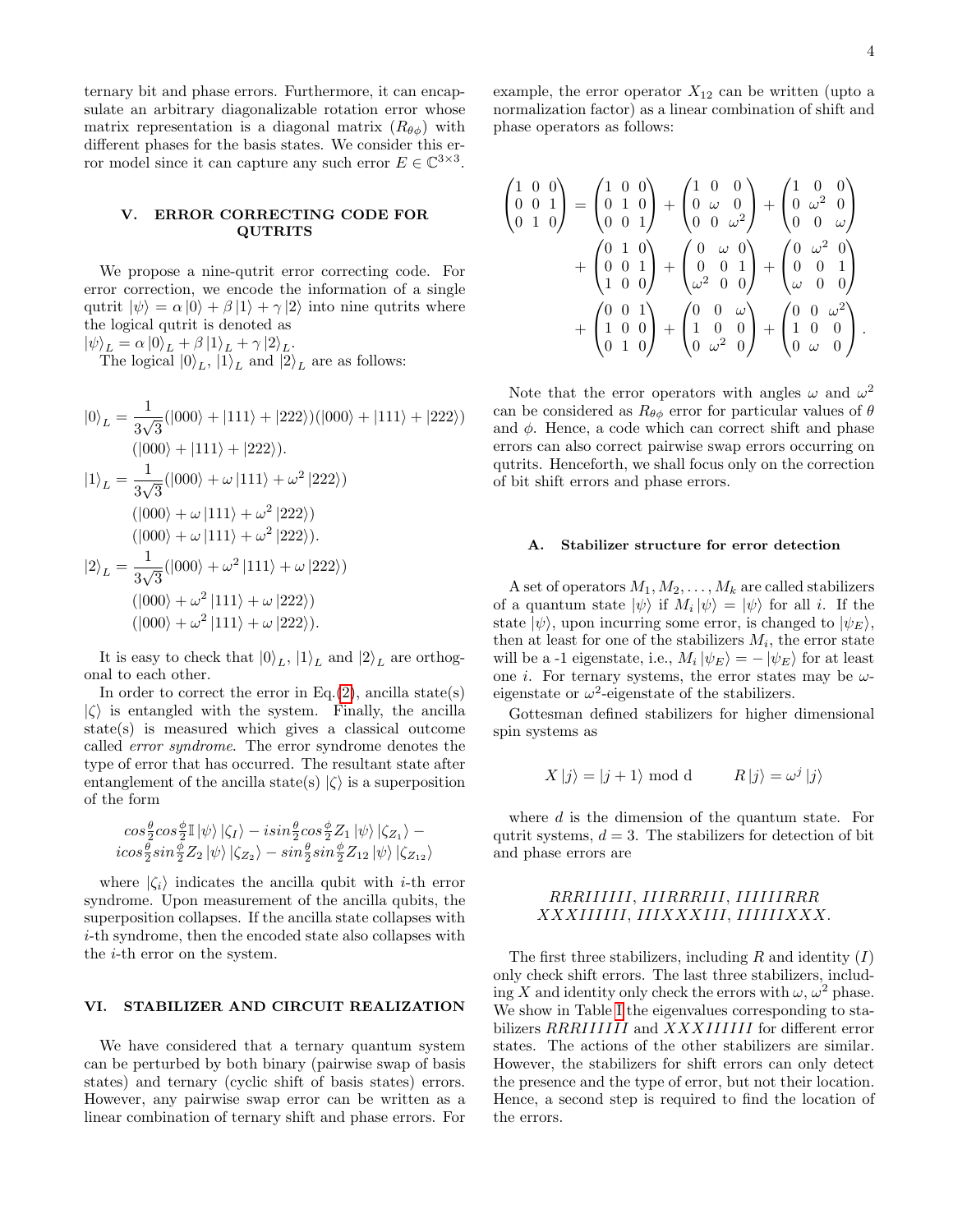<span id="page-4-0"></span>TABLE I. Stabilizers for ternary errors Error state RRRIIIIII XXXIIIIII  $|000\rangle + |111\rangle + |222\rangle$  1 1  $|200\rangle + |011\rangle + |122\rangle$  $\omega^2$  $|020\rangle + |101\rangle + |212\rangle$  $\omega^2$  $|002\rangle + |110\rangle + |221\rangle$  $\omega^2$  $|100\rangle + |211\rangle + |022\rangle$   $\omega$  $|010\rangle + |121\rangle + |202\rangle$   $\omega$  $|001\rangle + |112\rangle + |220\rangle$   $\qquad \omega$  $|000\rangle + \omega |111\rangle + \omega^2 |222\rangle$   $\omega$  $\omega$  $|000\rangle + \omega^2 |111\rangle + \omega |222\rangle$   $\omega$ 



<span id="page-4-1"></span>FIG. 1. Circuit to compare two qutrits

### B. Error correction circuit

After applying the stabilizer RRRIIIIII, if the eigenvalue is  $\omega^2$ , it implies that  $X_2$  error has occurred in any one of the first three qutrits. However, it cannot specify the qutrit which has incurred the error. Fig [1](#page-4-1) shows the circuit which checks whether two qutrits are in the same state. In this circuit, we consider the ancilla states  $(|q_2\rangle,$  $|q_3\rangle$  to be *qubits* only. Using qutrits as ancilla does not hamper the error correction procedure, but qutrits are not necessary. The truth table of this circuit is shown in Table [II.](#page-4-2) The states of the ancilla qubits comprise the error syndrome. When the syndrome is 00, it implies that both the qutrits are in the same state. Any other error syndrome indicates that the qutrits are in different states.

The gates C11 and C21 are defined as follows:

 $C_{11}$ : if (control = 1) then target = target + 1

 $C_{21}$ : if (control = 2) then target = target + 1 where the addition is modulo 3.

TABLE II. Truth table for the circuit in Fig [1](#page-4-1)

<span id="page-4-2"></span>

| $ q_0\rangle$  | $q_1$          | $q_2\rangle$   | $q_3$          |
|----------------|----------------|----------------|----------------|
| $\overline{0}$ | 0              | 0              | 0              |
| $\overline{0}$ | $\mathbf 1$    | 1              | $\overline{0}$ |
| $\overline{0}$ | $\frac{2}{0}$  | $\overline{0}$ | 1              |
| $\mathbf{1}$   |                | 1              | $\overline{0}$ |
| 1              |                | $\overline{0}$ | $\overline{0}$ |
| 1              | $\frac{1}{2}$  | 1              | 1              |
|                | $\overline{0}$ | $\overline{0}$ | 1              |
| $\frac{2}{2}$  | $\mathbf{1}$   | $\mathbf{1}$   | 1              |
|                | $\overline{2}$ | 0              | 0              |



<span id="page-4-3"></span>FIG. 2. Realising the C11 gate with MS gates



<span id="page-4-4"></span>FIG. 3. Circuit for qutrit error correction

C21 is one of the basic  $(3 \times 3)$  ternary quantum gates proposed and implemented in ion-trap by Muthukrishnan and Stroud [\[8\]](#page-5-0). The gates proposed in [\[8\]](#page-5-0) are often called MS gates. Two other types of MS gates, namely MS+1 and MS+2, are defined as

$$
MS + i |j\rangle = |j + i\rangle \bmod 3.
$$

The implementation of C11 gate using MS gates is shown in Fig [2.](#page-4-3)

In Fig [3](#page-4-4) we show the circuit which checks whether the three qutrits are in the same state or not. In the Figure,  $|q_3\rangle$  to  $|q_6\rangle$  are ancilla *qubits* initialized to  $|0\rangle$ . Following the truth table from Table [II,](#page-4-2) if all the qutrits are in the same state, then the syndrome is 000. Otherwise one of the three bits will differ, which indicates the qutrit which has incurred error.

Next, we address the problem of correction of phase errors  $(Z_1, Z_2 \text{ and } Z_{12})$ . The  $\{|\!+\rangle, |\!-\rangle, |\!|\rangle\}$  basis for qutrits is equivalent to Hadamard basis for qubits.

$$
|+\rangle = \frac{1}{\sqrt{3}}(|0\rangle + |1\rangle + |2\rangle).
$$
  

$$
|-\rangle = \frac{1}{\sqrt{3}}(|0\rangle + \omega^2 |1\rangle + \omega |2\rangle).
$$
  

$$
||\rangle = \frac{1}{\sqrt{3}}(|0\rangle + \omega |1\rangle + \omega^2 |2\rangle).
$$

It is clear that the bit flip nature of Hadamard basis does not hold true in a three-dimensional system. In order to correct a phase error in qutrit, we consider the three unitary matrices as proposed in [\[3\]](#page-5-8):

• 
$$
H^{01} = \frac{1}{\sqrt{2}} \begin{pmatrix} 1 & 1 & 0 \\ 1 & -1 & 0 \\ 0 & 0 & \sqrt{2} \end{pmatrix}.
$$
  
\n•  $H^{12} = \frac{1}{\sqrt{2}} \begin{pmatrix} \sqrt{2} & 0 & 0 \\ 0 & 1 & 1 \\ 0 & 1 & -1 \end{pmatrix}.$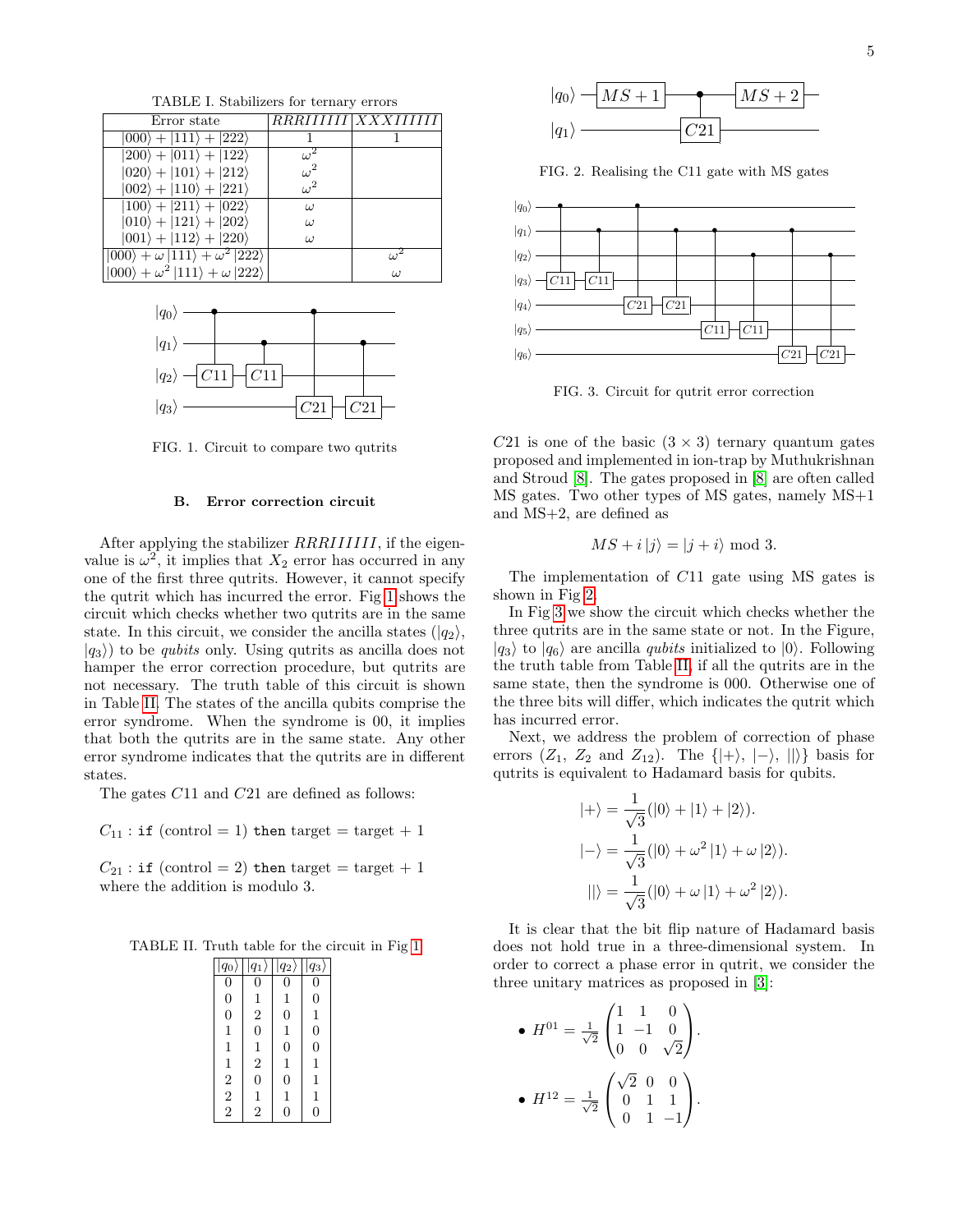• 
$$
H^{20} = \frac{1}{\sqrt{2}} \begin{pmatrix} 1 & 0 & 1 \\ 0 & \sqrt{2} & 0 \\ 1 & 0 & -1 \end{pmatrix}.
$$

These matrices are similar to Hadamard operation on two states while the third state is kept unchanged. Applying  $H^{01}$  on these states changes  $|0\rangle$  and  $|1\rangle$  to  $|+\rangle$  and  $\ket{-}$  respectively, while the state  $\ket{2}$  remains unchanged. Hence, if there is a phase error on  $|1\rangle$  with respect to  $|0\rangle$ , then it can be easily detected as it will flip the states  $|+\rangle$  and  $|-\rangle$ . Similarly, by applying  $H^{20}$  any phase error between  $|0\rangle$  and  $|2\rangle$  can be detected. Since  $Z_{12} = Z_1 Z_2$ , correcting  $Z_1$  and  $Z_2$  one after the another corrects  $Z_{12}$ .

#### C. Performance analysis

The code proposed in this paper is a repetition code, where each of the logical qutrits  $(|0\rangle_L, |1\rangle_L, |2\rangle_L)$  are arranged in three blocks of three qutrits each. This ap-proach is similar to Shor code [\[12\]](#page-6-2) for qubits. If  $p$  is the probability that a single qutrit is affected by decoherence, then the probability that none of the nine qutrits decohere is  $(1-p)^9$ . This code fails if more than one qutrit incur error. The probability that at least two qutrits have error is  $1 - (1-p)^9 - 9p(1-p)^8 = 1 - (1+8p)(1-p)^8 \approx 36p^2$ . Hence, when the error probability is less than  $\frac{1}{36}$ , this technique provides an improved method to preserve the coherence of the qutrits. The performance of our proposed code is in accordance to Shor code. However, this apparent similarity to Shor Code vanishes in the error correction process. Unlike Shor Code, the error correction is two fold - in the first step error is detected, and then its location is identified.

In the error model chosen for qutrits in this paper, there are two independent bit errors  $(X_1, X_2)$  and two independent phase errors  $(Z_1, Z_2)$  and their product  $(Z_{12})$ . So there are three phase errors. Hence, according to Eq.[\(2\)](#page-2-0), there can be six  $Y_{mnj} = iZ_jX_{mn}$  errors. Reliable detection of these eleven errors and the error free state demands each error state and the error free state to be in different orthogonal subspaces. An n-qutrit quantum system resides in a  $3<sup>n</sup>$ -dimensional Hilbert Space. So, in an n-qutrit code, the number of orthogonal subspaces required cannot be more than  $3^n$ . To accommodate all these eleven errors and the error free state in separate orthogonal subspaces for each of the three logical qutrits in an *n*-qutrit code, Eq. $(3)$  should be satisfied.

<span id="page-5-9"></span>
$$
3(11n+1) \le 3^n. \tag{3}
$$

The minimum value of  $n$  for which this inequality is satisfied is five. So five qutrits are necessary for correcting a single error in a qutrit. The similar bound was achieved by Laflamme et al [\[7\]](#page-5-3) for qubits. Our proposed code uses nine qutrits.

# VII. CONCLUSION

In this paper, we have proposed a nine qutrit code which can correct a single binary (pairwise swap,  $Z_1$  and  $Z_2$  phase and their combination) or ternary (shift,  $Z_{12}$ ) and their combination) error. This code is a repetition code, where each of the logical qutrits  $(|0\rangle_L, |1\rangle_L, |2\rangle_L)$ are arranged in three blocks of three qutrits each. To the best of our knowledge, this is the first error correcting code for qutrit system which takes into account both binary and ternary errors. We have also addressed the issue of correcting phase errors in ternary systems since the bit flip nature of phase errors in Hadamard basis does not translate directly in ternary QFT basis. The performance of this code is similar to the nine-qubit code proposed by Shor, however, its stabilizer structure is not. We have shown that this code is not optimal in the number of qutrits for a ternary quantum system. Further studies can be performed to find the five-qutrit error correcting code. Moreover, it is worthwhile to study whether the two step error correction procedure used in this paper can be avoided and a single stabilizer structure can be provided for error correction.

#### ACKNOWLEDGEMENT

We gratefully acknowledge fruitful discussions with Prof. Peter Shor, MIT and Prof. Guruprasad Kar, Indian Statistical Institute, Kolkata. Ritajit Majumdar would like to acknowledge DST INSPIRE Fellowship DST/INSPIRE/03/2016/002097 for supporting the research.

- <span id="page-5-4"></span>[1] Cafaro, C., Maiolini, F., and Mancini, S. (2012). Quantum stabilizer codes embedding qubits into qudits. Phys. Rev. A, 86:022308.
- <span id="page-5-5"></span>[2] Chau, H. F. (1997). Correcting quantum errors in higher spin systems. Phys. Rev. A, 55:R839–R841.
- <span id="page-5-8"></span>[3] Di, Y.-M. and Wei, H.-R. (2011). Elementary gates for ternary quantum logic circuit. arXiv preprint arXiv:1105.5485.
- <span id="page-5-1"></span>[4] Fan, Y. (2008). Applications of multi-valued quantum algorithms. arXiv preprint arXiv:0809.0932.
- <span id="page-5-6"></span>[5] Gottesman, D. (1999). Fault-Tolerant Quantum Computation with Higher-Dimensional Systems, pages 302–313.

Springer Berlin Heidelberg, Berlin, Heidelberg.

- <span id="page-5-7"></span>[6] Gottesman, D., Kitaev, A., and Preskill, J. (2001). Encoding a qubit in an oscillator. Phys. Rev. A, 64:012310.
- <span id="page-5-3"></span>[7] Laflamme, R., Miquel, C., Paz, J. P., and Zurek, W. H. (1996). Perfect quantum error correcting code. Phys. Rev. Lett., 77:198–201.
- <span id="page-5-0"></span>[8] Muthukrishnan, A. and Stroud, C. R. (2000). Multivalued logic gates for quantum computation. Phys. Rev. A, 62:052309.
- <span id="page-5-2"></span>[9] Nahimovs, N. and Rivosh, A. (2016). Quantum walks on two-dimensional grids with multiple marked locations. In Freivalds, R. M., Engels, G., and Catania, B., editors,